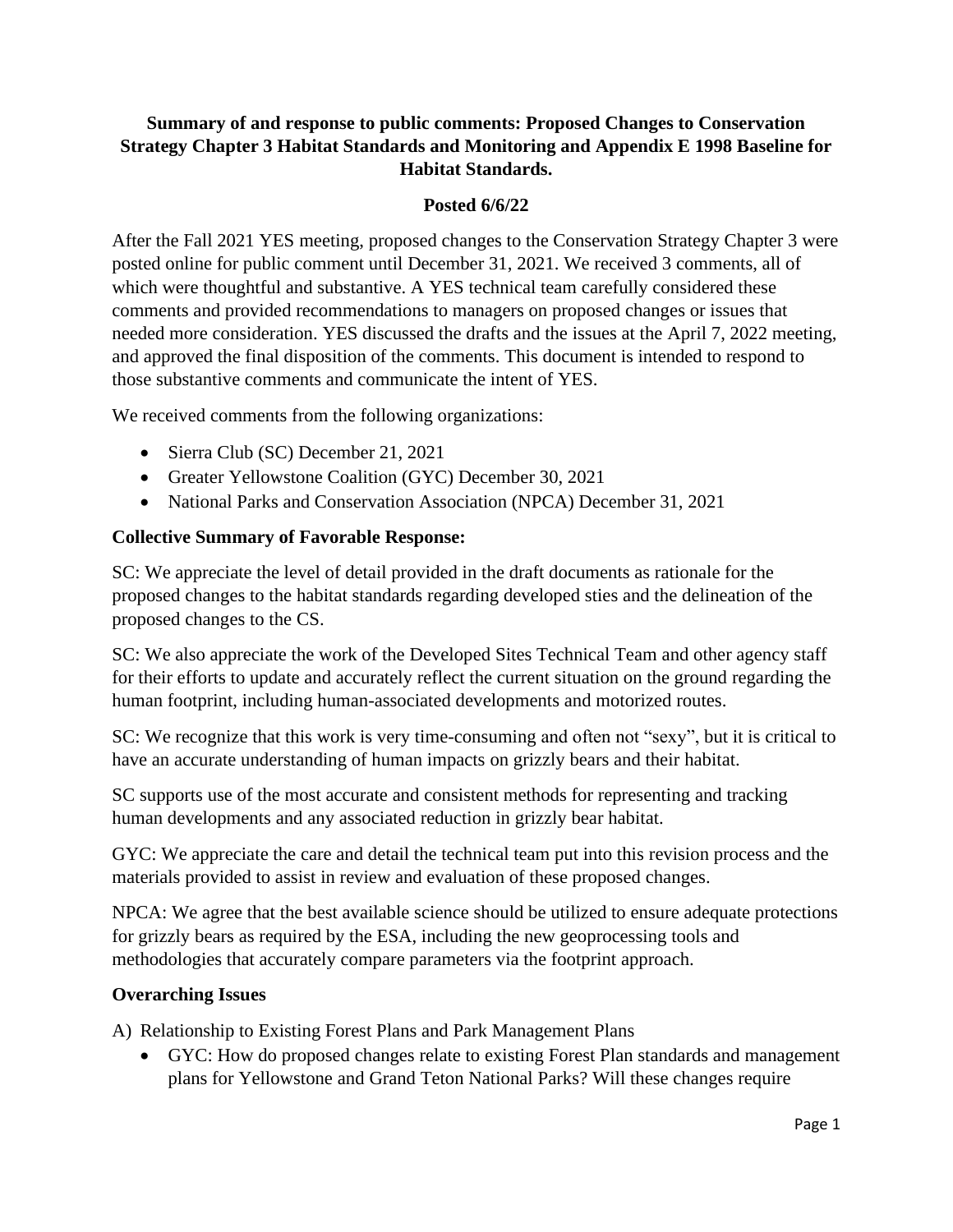Forest Plan amendments or amendments to Park plans and if so, how will those changes be implemented?

- Response: There are multiple avenues by which the USFS can incorporate the Conservation Strategy (CS) revisions, depending on the scope of the change. The NPS can incorporate the CS through the Superintendent's Compendium. The intent is for these standards to apply, regardless of the listed status of the grizzly bear.
- B) The need to manage visitor use
	- GYC, the Sierra Club, and NCPA are all concerned that accommodation for increased visitor use has limitations and does not address the larger issue. They suggest that agencies "… undertake a comprehensive up-to-date analysis of overall trends in visitor use and the growth in use in the region – where it is occurring, by how much, etc." And that agencies use tools other than construction to deal with increased visitation, such as "… timed parking at specific sites, mitigation of increasing recreation by closing other locations, limiting the number of visitors through reservations and/or other options."
	- Response: The CS footprint approach allows managers some immediate flexibility to manage areas of concentrated human use associated with developed sites that were previously listed and counted as points on the landscape. The broader issue of increased visitor use on public lands is a challenge that GYE land managers will continue to address in many ways that may be beyond the scope of grizzly bear habitat standards.
- C) The need for enhanced visitor education and enforcement
	- GYC suggests the inclusion of a section in the Habitat Standard revisions that "... details enhanced outreach and education to visitors about the importance of sanitation and visitor behavior …" with respect to the continued health of wildlife populations, particularly grizzly bears. GYC encourages the YES Subcommittee to explore opportunities for partnership with NGOs for solutions to increased visitation issues.
	- Response: For the Conservation Strategy, this content is covered in Chapter 5, "Information and Education." Beyond the Conservation Strategy, partnerships are welcome, and have been a topic addressed at meetings of the Yellowstone Ecosystem Subcommittee.

# **Issues Specific to Application Rules and Allowed Activities**

- A) "Access to power lines and/or utility corridors for occasional and necessary maintenance service and other administrative activities that do not require new route construction and is only for administrative purposes related to power line/utility maintenance."
	- The NCPA requests clarity on what is meant by "other administrative activities" cited under emergency accommodations.
	- Response: As currently expressed in the CS, we believe this clearly applies only to power line/utility maintenance.
- B) Overnight visitor use: increase of 10% per footprint in capacity at lodges, guest ranches, and organization camps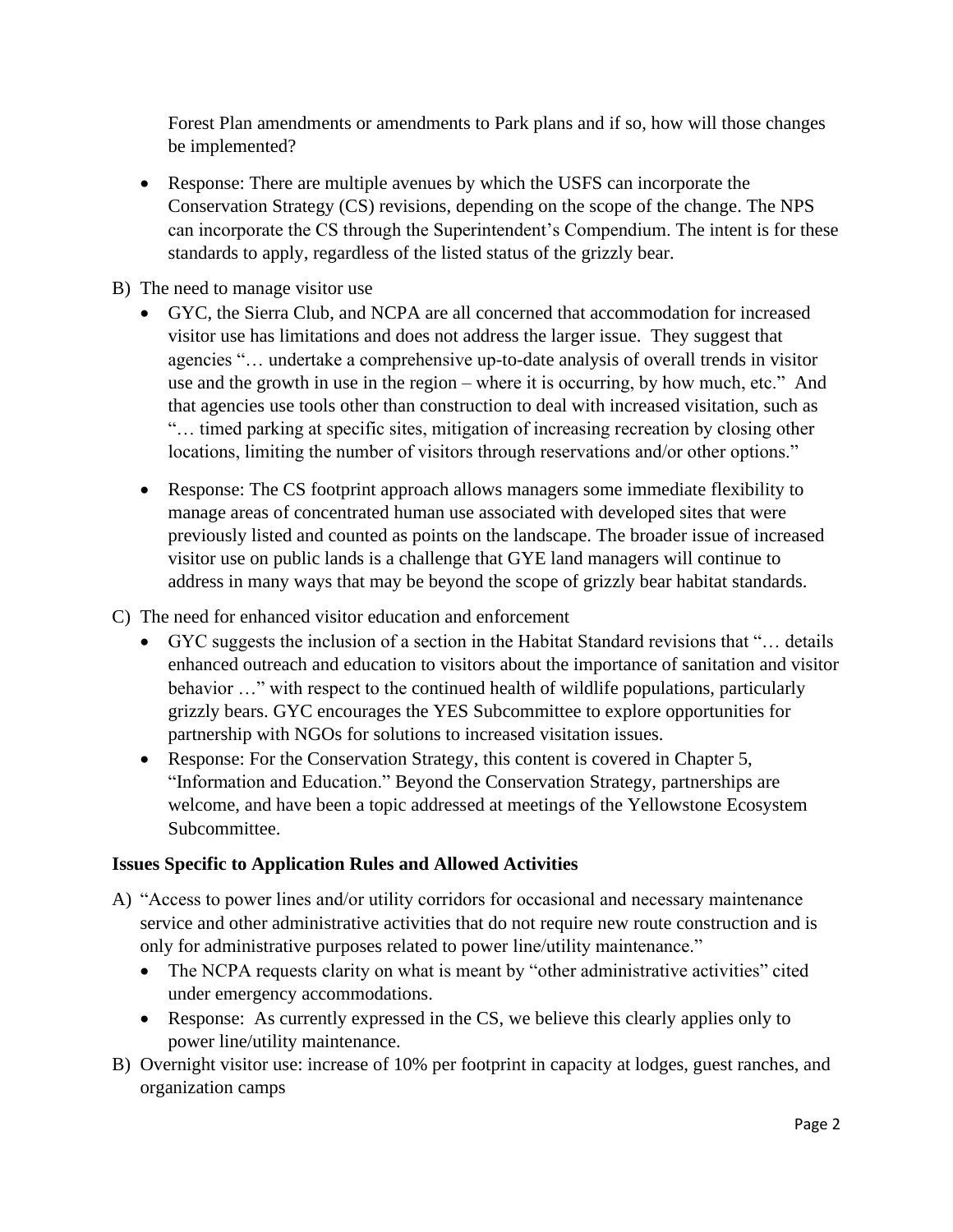- Relationship to 1998 baseline
	- Sierra Club questions "… how one can increase overnight capacity by 10% but still not be above the levels that existed in 1998."
	- Response: As discussed in Appendix E, when the 1998 baseline was developed we did not have the technology to use the footprint approach to assess visitor use. Consequently, in that earlier era, even though the footprint model was recognized as the preferred method, it was necessary to record and track the number of overnight visitors instead. The previous cap on capacity was our earlier attempt to account for visitor use in lieu of actually mapping the impact area. This could result in an increase in overnight use from 1998 levels with a 10% cap, but the affected footprint will be held constant.
- Relationship between 10% increase for NPS lodges and Management Plan thresholds
	- The Sierra Club also questioned '... how much the National Park lodges have to be under their "previously-approved capacity" in order to increase their overnight capacity by as much as 10%.'
	- Response: This allows for an increase in overnight capacity at National Park lodges by 10% but not to exceed previously approved capacity ("pillow count") as outlined in park Master Plans. meaning there would be no increase above the Master Plan levels.
- Why  $10\%$ ?
	- **Example 10 Sierra Club wants to know how 10% was selected as the benchmark, as opposed to 5%** or 15%.
	- Response: Ten percent was selected to allow the USFS and NPS some flexibility to increase overnight use with a clear cap on the allowance.
- C) Overnight visitor use: increase in campsites within developed USFS campgrounds
	- Sierra Club voiced concern about "an unlimited increase (within the footprint) in the number of sites in developed campgrounds on lands administered by the Forest Service." They acknowledge the value of concentrating human use, but even concentrated human use must be managed and has impacts. How is the FS going to handle this?
	- Response: The size of the footprint will limit the number of sites that can be added to a campground. Ongoing efforts at campgrounds, including food storage structures and campground hosts, have minimized human-grizzly bear conflicts at campgrounds.
- D) New developments within existing footprints
	- NPCA expressed concerns that the rules "could allow for a developed campground on national forest lands to be replaced by recreational cabins as long as overnight visitor use does not increase above a net 10% per footprint and mitigation steps were taken."
	- Response: The addition of cabins to a campground would require NEPA.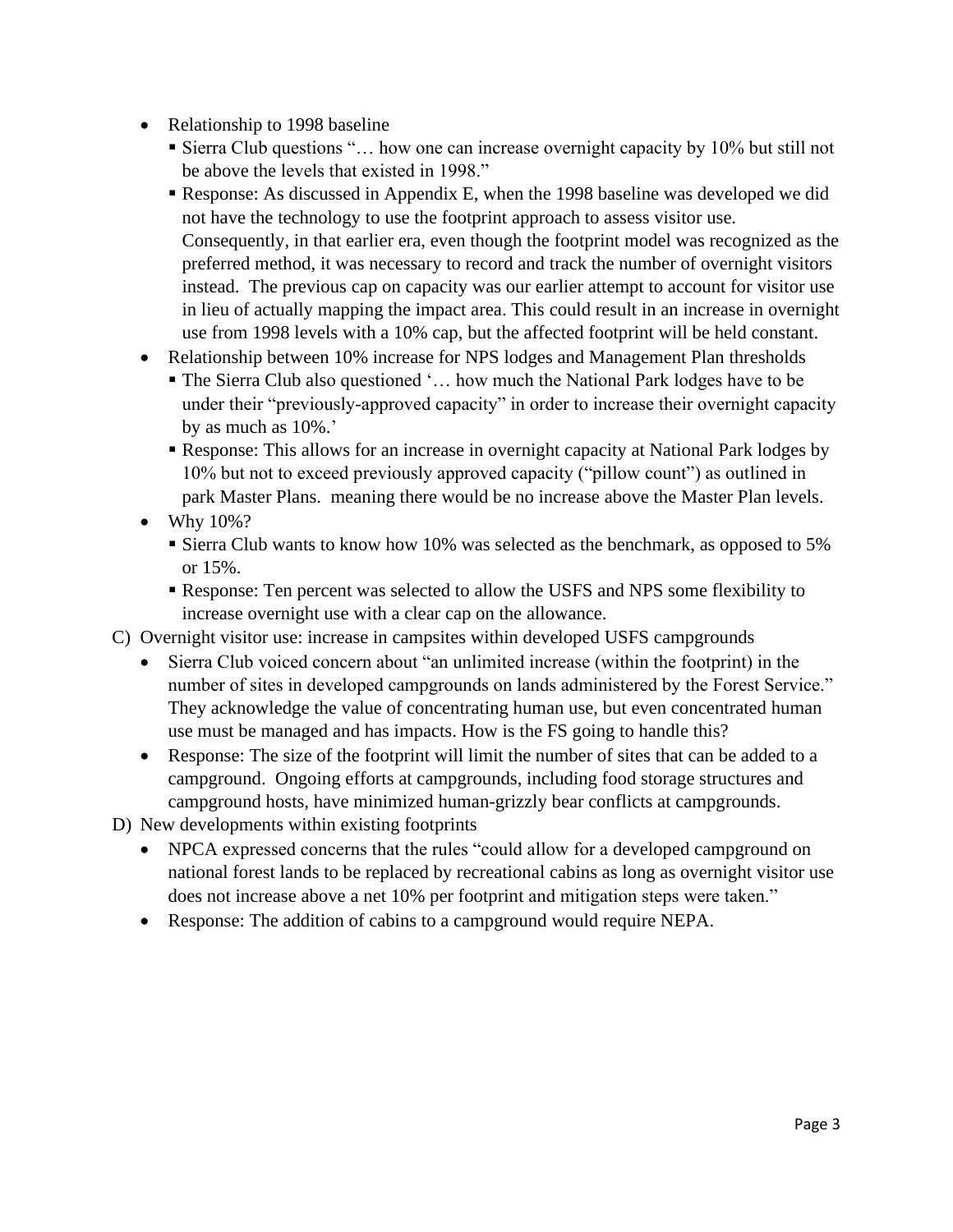

E) Construction of new visitor day-use sites within primary road corridors without mitigation

*Figure 1, Appendix E Primary transportation corridors inside the grizzly bear Primary Conservation Area with special provisions for roadside development.*

- 300-meter allowance
	- GYC questions the need for allowing 300 meters from existing primary road corridors for new day-use site developments; citing that "… 300 meters is an arbitrary and considerable distance off existing roads to allow additional day-use site developments." GYC suggestion that additional day-use site developments could be accommodated within 50 meters of existing travel corridors, "... and if this is not possible then there should be no new day use sites considered at these locations."
	- Response: 300 meters was identified to allow the USFS and NPS some flexibility to increase roadside day-use sites within the allowance (10% of the mapped corridor within each jurisdiction). Originally, a 500-meter buffer was proposed to be consistent with the protocol used to model road corridors to determine "secure habitat," one of the three habitat standards listed in the CS. Although the consistency of using this metric would have been practical for monitoring purposes, this buffer distance was deemed inappropriate and unnecessary by agency managers. To assess the efficacy of a 300 meter buffer, we modeled the distance needed to accommodate a number of existing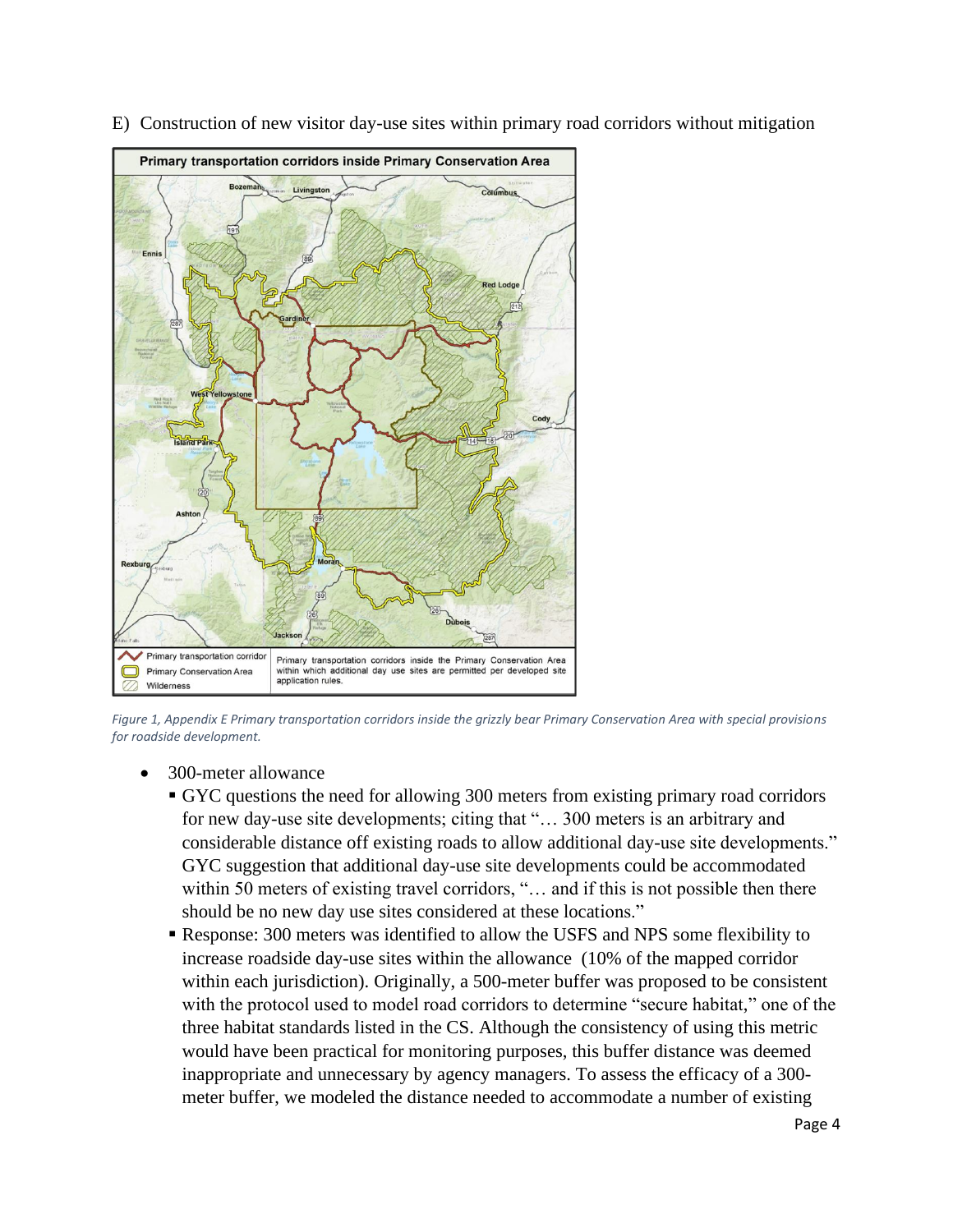and proposed YNP roadside day-use facilities (trailheads and thermal feature parking access). This demonstrated that a 250-meter buffer would meet any identified future need and also include existing developments. Engineers also counseled that a 500 meter buffer was unnecessary and advocated for the practicality of a 250-meter buffer as sufficient space for the types of facilities being considered. This buffer distance would allow for the flexibility to design sites with sensitivity to aesthetic considerations (protecting viewsheds, screening from road corridors or high visitor use areas, and setbacks from intervening meadows, etc.). Ultimately, they advocated that a 300-meter buffer would provide the room necessary given the practicality of maneuvering construction equipment, although it is very unlikely that any developed site as a final product would extend more than 250 meters from the existing road prism.

- Designation of primary corridors exclusion of Chief Joseph Highway 296
	- GYC wants to know "… why Chief Joseph Highway (Hwy 296) is not considered a primary transportation corridor …". GYC is concerned about this lack of designation because excluding this highway excludes any limitations on roadside site developments …"
	- **Response: U.S. Highway segments inside the PCA were included in the "primary**" transportation corridors". Chief Joseph Highway is a State Highway and hence, does not meet the criteria. The ramification of the exclusion is that Hwy 296 is not identified as one of the highways inside the PCA for which the "exception" or special allowance to build new day-use sites applies. Therefore, the highway corridor is more protected from future development rather than less protected.
- The need for spatial and temporal constraints
	- The NCPA recommends that development of road corridors should be "... bounded not only spatially, but also temporally…"
	- Response: Managers also agree that this standard should have a temporal constraint. Therefore, "Application Rules for Developed and Dispersed Sites 1.7 States: " the need for and efficacy of this application rule will be assessed 5 years after implementation."
- F) Mitigation "within same bear management subunit or as close as possible"
	- The NCPA requests that "... the application rule for construction of new sites outside of the polygon/footprints of existing developed areas or road corridors …" should retain the language from the 2016 Conservation Strategy which requires mitigation within that same subunit.
	- Response: Adding the latitude to mitigate within the same "bear subunit or as close as possible" was added because mitigating in the same subunit is often unrealistic or impossible. The result can be mitigation efforts that are not as effective. More latitude for the location of mitigation projects can allow for more effective efforts.
- G) "New emergency administrative/maintenance infrastructure is allowed outside of prescribed footprints without mitigation if such construction is necessary to reduce resource damage or potential for human-grizzly bear conflicts or increase visitor safety."
	- Sierra Club raised concern over the open-ended provision and increased visitation may necessitate more infrastructure (i.e., water, sewage, electric infrastructure). How is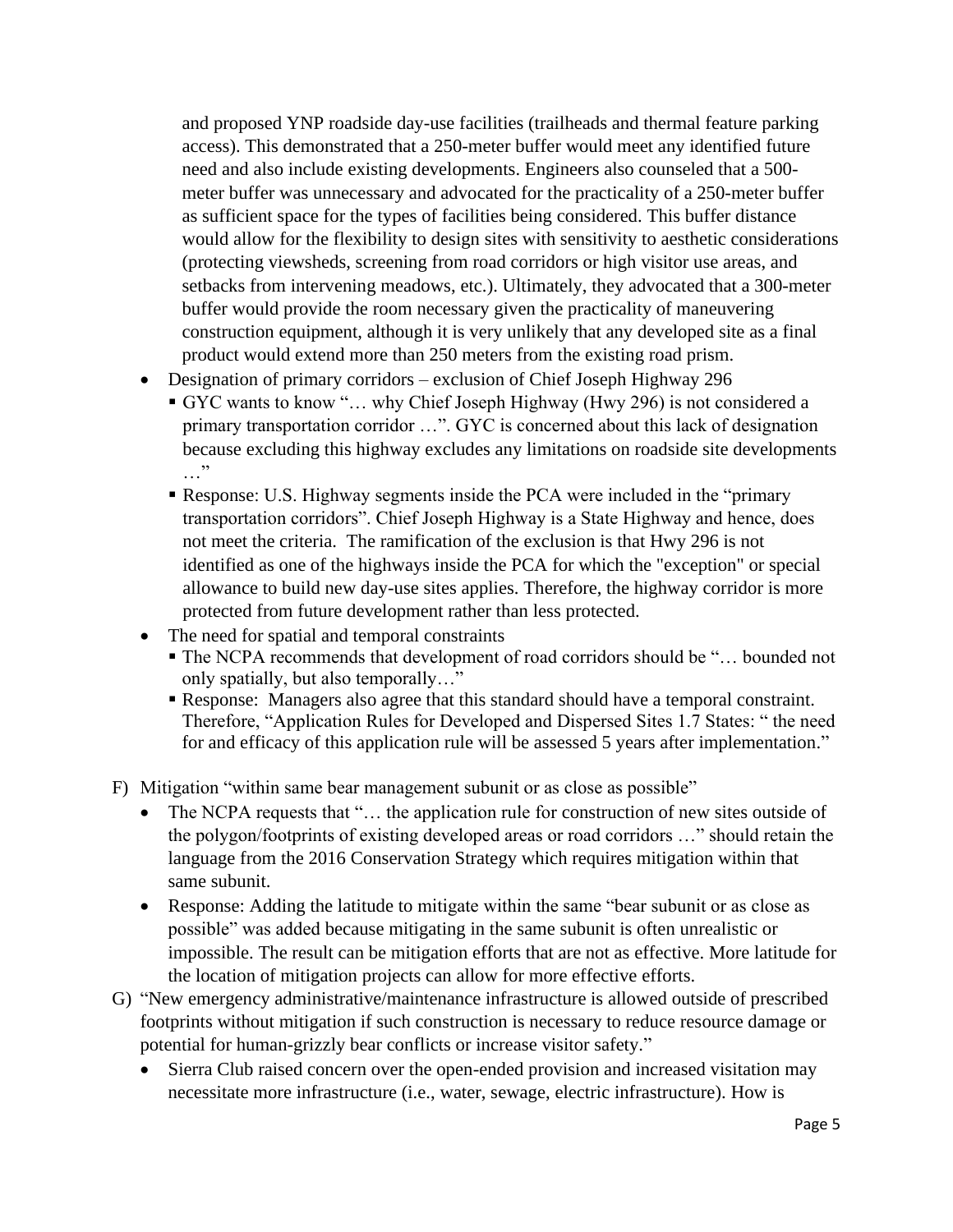"critically needed" and "emergency" defined? How does NEPA fit in? Infrastructure outside of prescribed footprints should require mitigation.

- Response: This allowance is strictly for an acute emergency-related administrative/maintenance response necessary for the continued operation of the Park or Forest. It would not include new infrastructure for the goal of accommodating increasing visitation.
- H) Construction of new facilities
	- NPCA points out that in the Conservation Strategy, NEPA is not explicitly required for construction of new sites within the "exceptions."
	- Response: The construction of new facilities, infrastructure, and developed sites all require NEPA.
- I) Dispersed overnight campsites
	- Consolidation and/or elimination of dispersed campsites
		- GYC raises concerns over the lack of limits to dispersed camping. GYC states that "… even management strategies that concentrate additional use in developed areas will result in more dispersed recreational activity in areas adjacent to those developed sites." Sierra Club questioned if such increase in the number of front-country campsites would be mitigated for by elimination of dispersed sites.
		- Response: The previous version of the habitat standards included language about consolidation and/or elimination of dispersed campsites as adequate mitigation for increased human capacity at developed campgrounds. This language was removed in the CS revisions because the allowance for new sites in established campground footprints was presented as an exception to the standards and did not require mitigation because adding campsites to existing campgrounds does not subtract from secure habitat. Dispersed camping is already limited to road corridors where food storage orders are in affect. The CS states: "The need for and efficacy of this application rule will be assessed 5 years after implementation. Dispersed campsite monitoring is recommended to secure information to make this assessment."
	- Modification of dispersed campsites to reduce resource damage
		- They believe that the revision allowing new installation of vault toilets and bearresistant food storage structures at existing dispersed camping sites (where no mapped footprint occurs) will "... institutionalize dispersed overnight camping along roads, particularly in National Forests …"
		- Dispersed camping is an appropriate activity along road systems on both USFS and BLM lands. Managers consider the need for infrastructure on a case-by-case basis, consistent with management plans and strive to reduce impacts to grizzly bears and other resources.
	- Confusion between dispersed sites and day-use sites along road corridors
		- **Response:** There was some confusion about the dispersed camping issue with the provision for additional day-use sites along primary road corridors. This confusion is emphasized by GYC's statement "We recognize the challenges facing management agencies to limit dispersed site camping, but this revision essentially allows increased